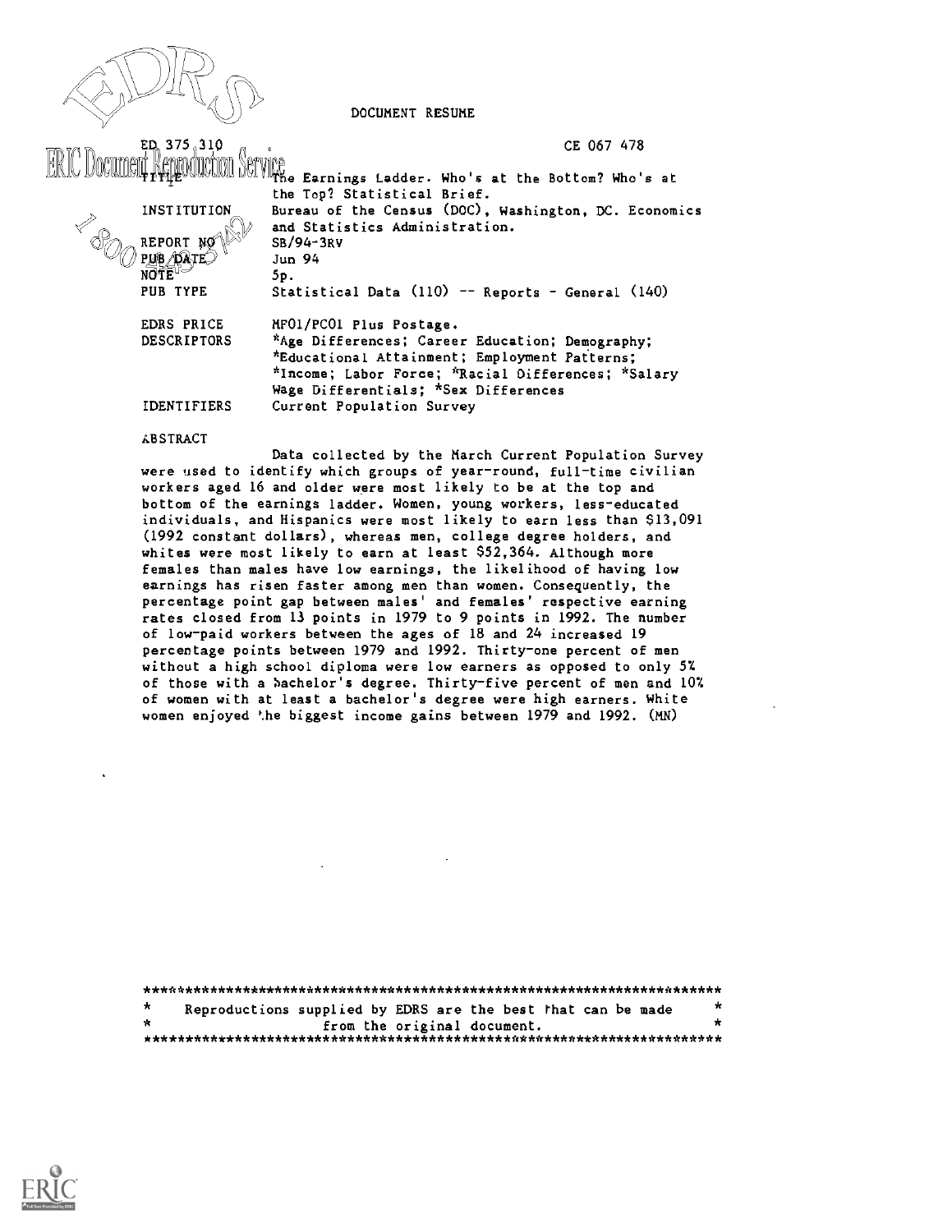

# **ERIC Document Reproduction Service**

ED 375 310

- U.S. DEPARTMENT OF EDUCATION<br>
Onto or Educational Resourch and improvement<br>
EDUCATIONAL RESOURCES INFORMATION<br>
This document has been reproduced as<br>
The document has been reproduced as<br>
on received tiom the person or organ
- 
- C. Minor changes have been made to<br>
mprove reproduction quality.
	- Points of view or opinions stated in this<br>document do not necessarily represent<br>official OERI position or policy

## BUREAU OF THE CENSUS



# **The Earnings Ladder** Who's at the Bottom? Who's at the Top?

The economic well-being of most Americans depends on their own earnings or on the earnings of other family members. If their earnings are low enough, a family or unrelated individual may face poverty. Even if their income remains above the poverty level. relatively low wages may make it difficult to pay for basic services, like housing, child care, education, and medical care.

There are potential social effects too. Low wages, for example, make it less affordable for young adults to marry, have children, and establish an independent household.

The mere prospect of low earnings may encourage adults to stay out of the labor force altogether.

So who's likeliest to be at the bottorn of this earnings ladder? That's one question this Brief tries to answer. Using data collected by the March Current Population Survey, it shows which groups of year-round, full-time civilian workers aged 16 and over were most likely to have "low" annual earnings - that is, earnings for the year below the poverty level for a four-person family with two children. (Earnings is defined as



コっこ

SB/94-3RV Issued June 1994

U.S. Department of Commerce Economics and Statistics Administration BUREAU OF THE CENSUS

the pre-tax sum of money wages and salary plus any net income from self-employment.)

The data described in this Brief were developed by John McNeil of the Census Bureau as an update and extension of his report, Workers With Low Earnings: 1964 to 1990, Series P-60, No. 178. That report showed the percent of year-round, full-time workers with low earnings for selected years and found that the rate had risen between 1979 and 1990

after declining sharply between 1964 and 1969 and showing an additional but smaller decline between 1969 and 1979.

Also examined in this Brief is who's most apt to be at the top of the ladder - a "high" eamer. These are workers with earnings at least four times the low eamings threshold.

Data for 1992 are compared to figures for earlier years - usually 1979. This Brief uses the CPI-U-X1 price index to adjust the low



ستيم،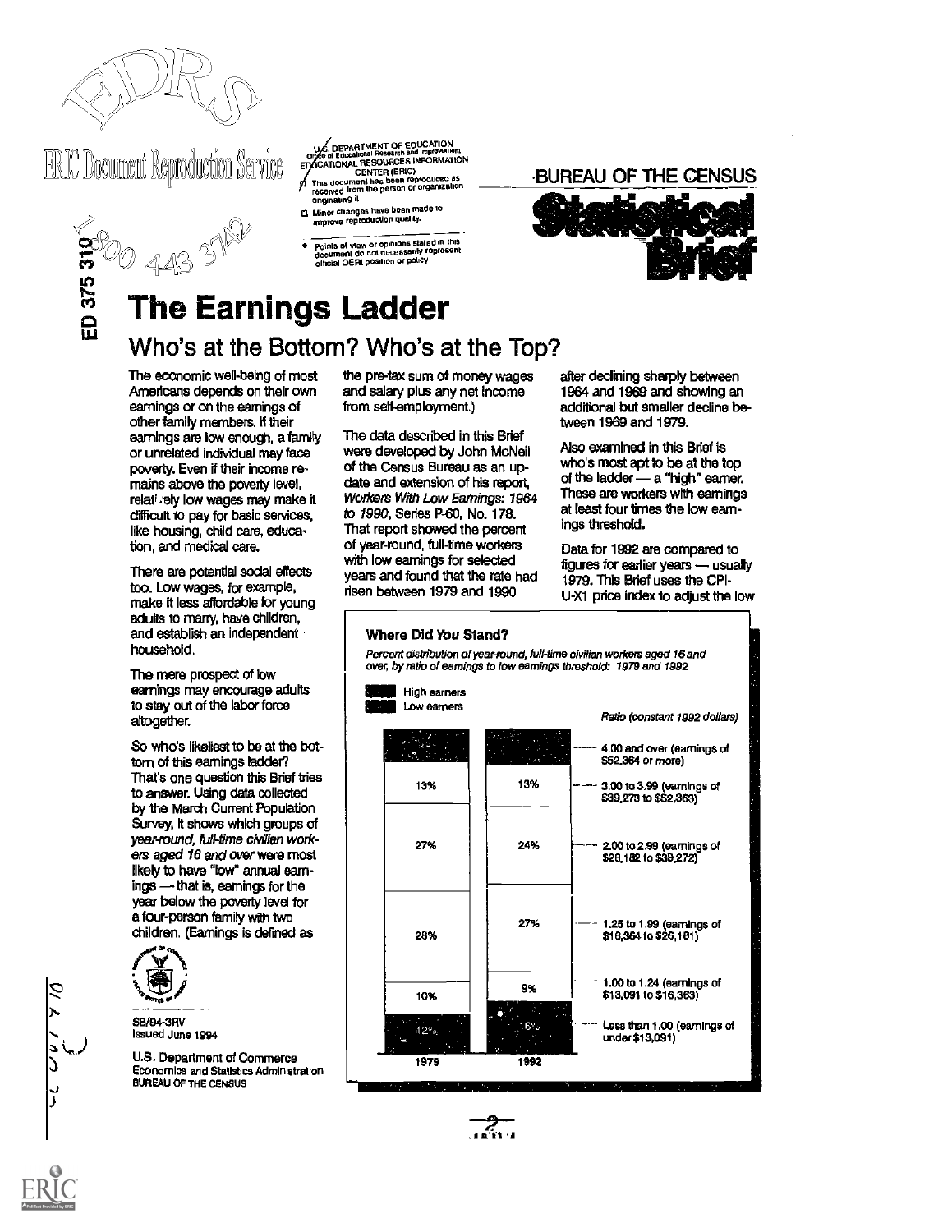# **BUREAU OF THE CENSUS**

earnings thresholds for price **OCULTABLE over time. This results in**<br>COLLEGEOR www.earnings.threshold that is somewhat lower than the official poverty threshold (\$14,228 for a four-person family with two children).

#### Whose earnings are low? Workers who earned less than \$13,091 (1992 constant dollars) were considered low earners. In 1992, 16 percent of all yearround, full-time workers had low earnings, up from - report in 1979 (see graph at top right). As the table at the bottom right shows, some groups are likelier than others to have low earnings. These groups include:

· Women. Proportionately more female than male year-round, fulltime workers have low earnings. But the likelihood of having low earnings has risen faster among men than women. As a result, the percentage point gap between their respective rates closed from 13 points in 1979 to 9 points in 1992.

• The Young. Young workers are far more prone to low earnings than older workers are. And to top that off, they have also seen their low earnings rate rise at a much faster pace. About 4 in 10 year-round, full-time workers aged 18 to 24 had low earnings in 1992, up 19 percentage points since 1979. Workers aged 25 to 34 had the next biggest increase, 7 percentage points, to 16 percent in 1992. Older workers had smaller increases.

• The Less-Educated. With less education comes a higher chance of being a low earner. For instance, among men, the percentage of year-round, fulltime workers in 1992 with low earnings was 31 percent for those without a high school diploma, just 5 percent among those with a bachelor's degree.

Those with lower levels of education also posted the largest

#### **STATISTICAL BRIEF**

**June 1994** 



#### The Low Earners

Parcent of year-round, full-time civilian workars aged 16 and over with low earnings, by demographic group: 1992 and 1979

|                                                                | 1979-1992<br>percentage<br>point |         |         |
|----------------------------------------------------------------|----------------------------------|---------|---------|
|                                                                | 1992                             | 1979    | change  |
| <b>Sex</b>                                                     |                                  |         |         |
| Men                                                            | 12.4%                            | 7.7%    | $+4.7$  |
| Women                                                          | 21.8%                            | 20.4%   | $+1.4$  |
| Age                                                            |                                  |         |         |
| 18-24                                                          | 41.9%                            | 22.9%   | +19.0   |
| 25-34                                                          | 15.7%                            | 8.8%    | $+6.9$  |
| 35-54                                                          | 12.3%                            | 9.9%    | $+2.4$  |
| 55-64                                                          | 16.1%                            | 12.0%   | $+4.1$  |
| <b>Educational Attainment by Sex</b><br>No high school diploma |                                  |         |         |
| Men                                                            | 30.9%                            | 15.3%   | $+15.6$ |
| Women                                                          | 63.1%                            | 40.1%   | $+13.0$ |
| High school diploma, no college                                |                                  |         |         |
| Man                                                            | 14.7%                            | 7.8%    | $+6.9$  |
| Women                                                          | 28.5%                            | 21.1%   | $+7.4$  |
| Some college, no bachelor's degree                             |                                  |         |         |
| Men                                                            | 10.0%                            | 5.5%    | $+4.5$  |
| Women                                                          | 18.6%                            | 15.4%   | $+3.2$  |
| Bachelor's degree or higher                                    |                                  |         |         |
| Men                                                            | 5.0%                             | $3.1\%$ | -1.9    |
| Women                                                          | 6.9%                             | 7.2%    | $-0.3$  |
| Race and Hispanic Origin by Sex<br>White                       |                                  |         |         |
| Men                                                            | 11.6%                            | 7.2%    | $+4.4$  |
| Women                                                          | 21.1%                            | 19.8%   | $+1.3$  |
| Black                                                          |                                  |         |         |
| Men                                                            | 19.4%                            | 14.0%   | $+5.4$  |
| Women                                                          | 26.9%                            | 24.3%   | $+2.6$  |
| Hispanic origin                                                |                                  |         |         |
| Men                                                            | 26.4%                            | 13.4%   | $+13.0$ |
| Women                                                          | 36.6%                            | 32.3%   | $+4.3$  |
| Note: Persons of Hispanic origin may be of any race.<br>æ      |                                  |         |         |

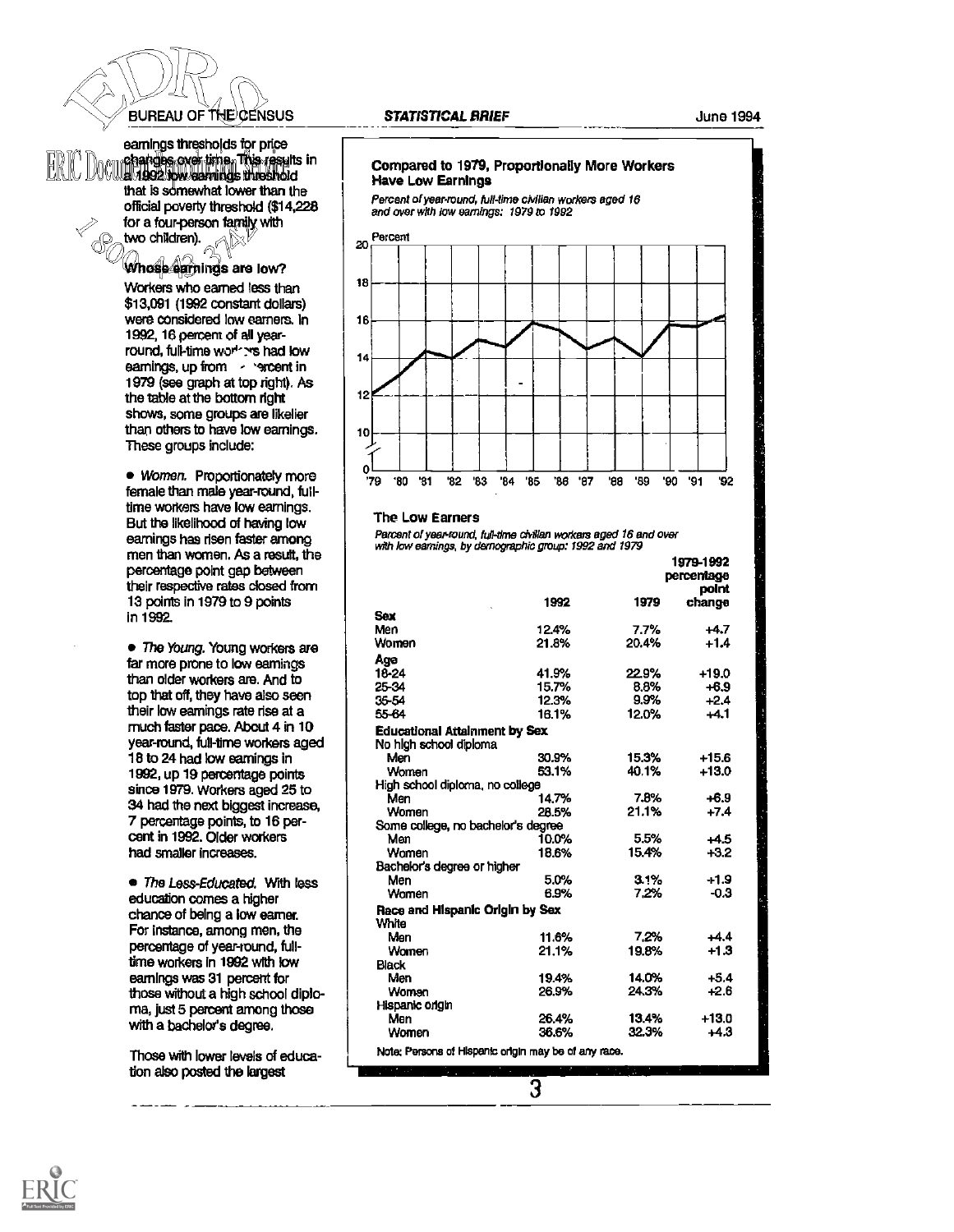

#### STATISTICAL BRIEF June 1994



#### The High Earners

Percent of year-round, full-time civilian workers aged 16 and over with high earnings, by demographic group: 1992 and 1979

|                                      |       | 1979-1992<br>percentage |                 |  |
|--------------------------------------|-------|-------------------------|-----------------|--|
|                                      | 1992  | 1979                    | point<br>change |  |
| Sex                                  |       |                         |                 |  |
| Men                                  | 15.5% | 15.0%                   | $+0.5$          |  |
| Women                                | 3.7%  | 1.3%                    | $+2.4$          |  |
| <b>Educational Attainment by Sex</b> |       |                         |                 |  |
| No high school diploma               |       |                         |                 |  |
| Men                                  | 2.7%  | 4.7%                    | $-2.0$          |  |
| <b>Women</b>                         | 0.4%  | 0.3%                    | $+0.1$          |  |
| High school diploma, no college      |       |                         |                 |  |
| Men                                  | 5.7%  | 8.9%                    | $-3.2$          |  |
| <b>Women</b>                         | 1.1%  | 0.5%                    | $+0.6$          |  |
| Some college, no bachelor's degree   |       |                         |                 |  |
| Men                                  | 11.2% | 14.0%                   | $-2.8$          |  |
| Women                                | 1.8%  | 1.4%                    | $+0.4$          |  |
| Bachelor's degree or higher          |       |                         |                 |  |
| Men                                  | 35.2% | 34.4%                   | $+0.8$          |  |
| Women                                | 10.3% | 4.2%                    | $+6.1$          |  |
| Race and Hispanic Origin by Sex      |       |                         |                 |  |
| White                                |       |                         |                 |  |
| Men                                  | 16.4% | 15.9%                   | $+0.5$          |  |
| Women                                | 3.8%  | 1.3%                    | $+2.5$          |  |
| <b>Black</b>                         |       |                         |                 |  |
| Men                                  | 5.1%  | 4.2%                    | $+0.9$          |  |
| Women                                | 1.0%  | 0.5%                    | $+1.1$          |  |
| Hispanic origin                      |       |                         |                 |  |
| Men                                  | 5.3%  | 5.2%                    | $+0.1$          |  |
|                                      |       |                         |                 |  |

19794o-1992 percentage point increases. The percentage of year-round, full-time male workers without a high school diploma v.ho had low earnings rose 16 percentage points; for women, the comparable increase was 13 points. Among those with a college degree, in contrast the rate for men rose just 2 points and the rate for women was unchanged.

• Hispanics. Hispanic workers had the highest chance in 1992 of having low earnings. Among males, those of Hispanic origin had the largest Increase from 1979 to 1992 in the likelihood of having low earnings.

#### Whose earnings are high?

Workers who earned \$52,364 or mom (1992 constant dollars) were considered high earners. In 1992,11 percent of year-round, full-time workers were high earners, statistically unchanged from 1979. (though, as the graph at the top left shows, there was some fluctuation over the period). Three groups stand out as having a much better than average chance of being high earners:

 $\frac{1}{2}$  12 points in 1992. • Men. Men were much more likely than women in 1992 to be high earners (16 percent compared with 4 percent). However, the percentage point gap between men and women narrowed from 14 points in 1979 to

> **• College Degree Holders.** Education does Indeed pay off. The likelihood of being a high earner improves dramatically with education - 35 percent of men and 10 percent of women who held at least a bachelor's had high earnings in 1992. As the table shows, the comparable percentages among men and women who finished high school were 6 percent and 1 percent, respectively.

> Men in educational groups below colege graduates suffered a drop in their percentage between 1979 and 1992. Among women, high



P,